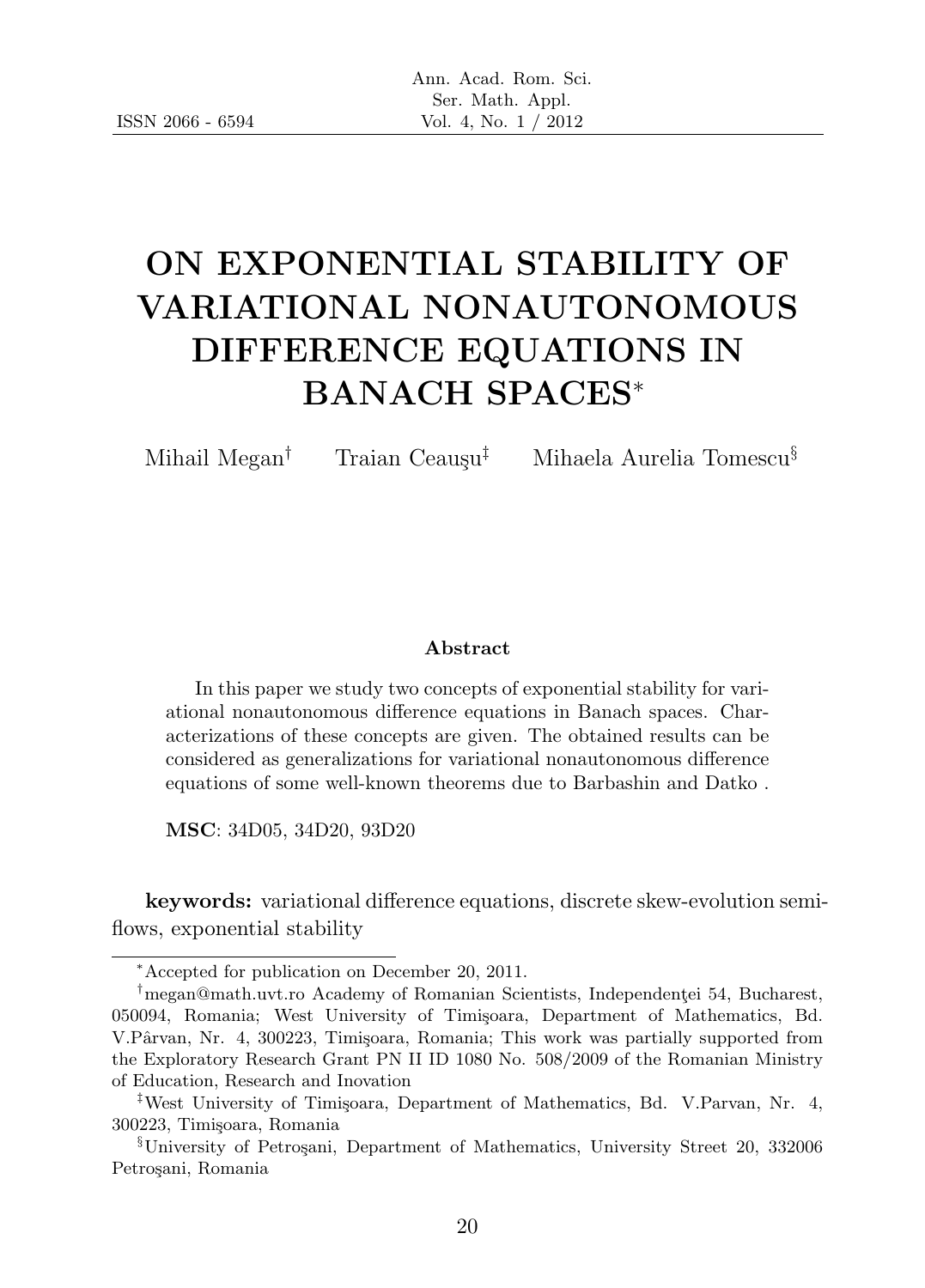#### 1 Introduction

We start with some notations. Let  $N$  be the set of all positive integer and let  $\Delta$  respectively T be the sets defined by

$$
\Delta = \left\{ (m, n) \in \mathbb{N}^2, \text{ with } m \ge n \right\}
$$

respectively

$$
T = \left\{ (m, n, p) \in \mathbb{N}^3, \text{ with } m \ge n \ge p \right\}.
$$

Let  $(X, d)$  be a metric space and V a real or complex Banach space. The norm on V and on  $\mathcal{B}(V)$  (the Banach algebra of all bounded linear operators on V) will be denoted by  $\left\| \cdot \right\|$ .

**Definition 1** A mapping  $\varphi : \Delta \times X \rightarrow X$  is called a discrete evolution semiflow on X if the following conditions hold:  $s_1) \varphi(n, n, x) = x$ , for all  $(n, x) \in \mathbb{N} \times X$ ;  $s_2 \triangleright \varphi(m, n, \varphi(n, p, x)) = \varphi(m, p, x),$  for all  $(m, n, p, x) \in T \times X$ .

**Example 1** Let  $f : \mathbf{R}_{+} \to \mathbf{R}$  be a bounded function and for  $s \in \mathbf{R}_{+}$  we denote  $f_s(t) = f(t+s)$  for all  $t \in \mathbb{R}_+$ . Then  $X = \{f_s, s \in \mathbb{R}_+\}$  is a metric space with the metric  $d(x_1, x_2) = \sup |x_1(t) - x_2(t)|$ .  $_{t\in\boldsymbol{R}_+}$ 

The mapping  $\varphi : \Delta \times X \to X$  defined by  $\varphi(m,n,x) = x_{m-n}$  is a discrete evolution semiflow.

Given a sequence  $(A_m)_{m \in \mathbb{N}}$  with  $A_m : X \to \mathcal{B}(V)$  and a discrete evolution semiflow  $\varphi : \Delta \times X \to X$ , we consider the problem of existence of a sequence  $(v_m)_{m \in \mathbb{N}}$  with  $v_m : \mathbb{N} \times X \to X$  such that

$$
v_{m+1}(n,x) = A_m(\varphi(m,n,x))v_m(n,x)
$$

for all  $(m, n, x) \in \Delta \times X$ . We shall denote this problem with  $(A, \varphi)$  and we say that  $(A, \varphi)$  is a variational (nonautonomous) discrete-time system.

For  $(m, n) \in \Delta$  we define the application  $\Phi_m^n : X \to \mathcal{B}(V)$  by

$$
\Phi_m^n(x)v = \begin{cases} A_{m-1}(\varphi(m-1,n,x)) \dots A_{n+1}(\varphi(n+1,n,x)) A_n(x)v, \text{ if } m > n \\ v, \text{ if } m = n. \end{cases}
$$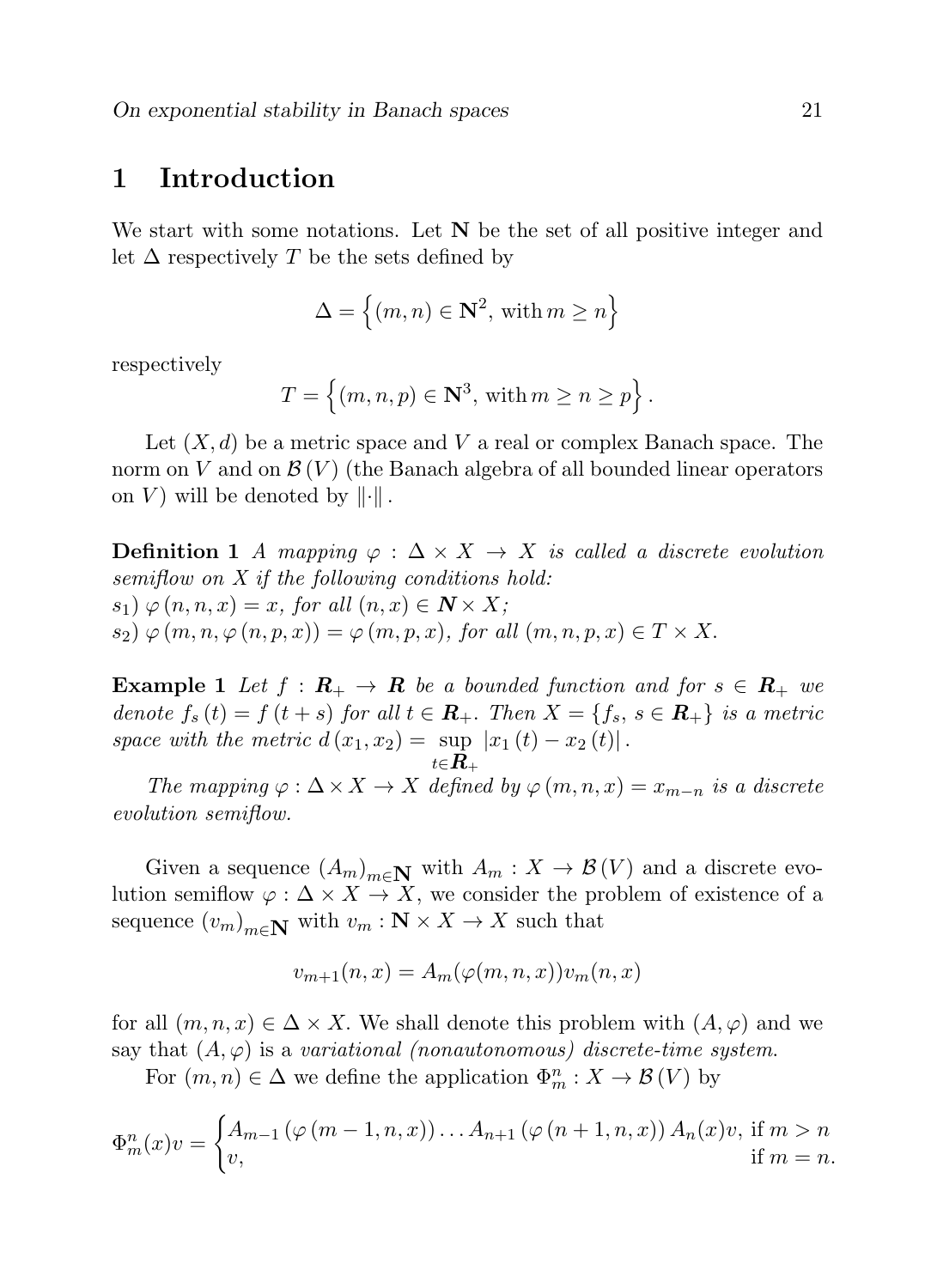**Remark 1** From the definitions of  $v_m$  and  $\Phi_m^n$  it follows that:  $(c_1) \Phi_m^m(x)v = v$ , for all  $(m, x, v) \in \mathbb{N} \times X \times V$ ;  $(c_2) \Phi_m^p(x) = \Phi_m^n(\varphi(n,p,x)) \Phi_n^p(x)$ , for all  $(m, n, p, x) \in T \times X$ ; c<sub>3</sub>)  $v_m(n,x) = \Phi_m^n(x)v_n(n,x)$ , for all  $(m, n, x) \in \Delta \times X$ .

**Definition 2** A mapping  $\Phi : \Delta \times X \to \mathcal{B}(V)$  is called a discrete evolution cocycle over discrete evolution semiflow  $\varphi : \Delta \times X \to X$  if the following properties hold:

 $(c_1) \Phi(n, n, x) = I$  (the identity operator on V), for all  $(n, x) \in \mathbb{N} \times X$ and

 $(c_2) \Phi(m, p, x) = \Phi(m, n, (\varphi(n, p, x)) \Phi(n, p, x),$  for all  $(m, n, p, x) \in T \times X$ . If  $\Phi$  is a discrete evolution cocycle over discrete evolution semiflow  $\varphi$ , then the pair  $S = (\Phi, \varphi)$  is called a discrete skew-evolution semiflow on X.

Remark 2 From Remark 1 it results that the mapping

$$
\Phi: \Delta \times X \to \mathcal{B}(V), \ \Phi(m, n, x)v = \Phi_m^n(x)v
$$

is a discrete evolution cocycle over discrete evolution semiflow  $\varphi$ .

The concept of evolution cocycle was introduced by Megan and Stoica in [4]. It generalizes the classical notion of linear skew-product semiflows and evolution operators.

There are two remarkable stability criteria regarding the uniform exponential stability of solutions to the linear differential equations  $x' = A(t)x$ on the half line, due to Barbashin ([1]) and Datko ([3]).

In this work we consider the classical concept of uniform exponential stability and a concept of nonuniform exponential stability introduced by Barreira and Valls ([2]) for the general case of variational nonautonomous discrete-time systems in Banach spaces.

The main goal of the paper is to present discrete-time versions of the Barbashin's and Datko's theorems for these stability concepts.

Continuous time versions of these results were obtained by Megan and Stoica in [9] and [10].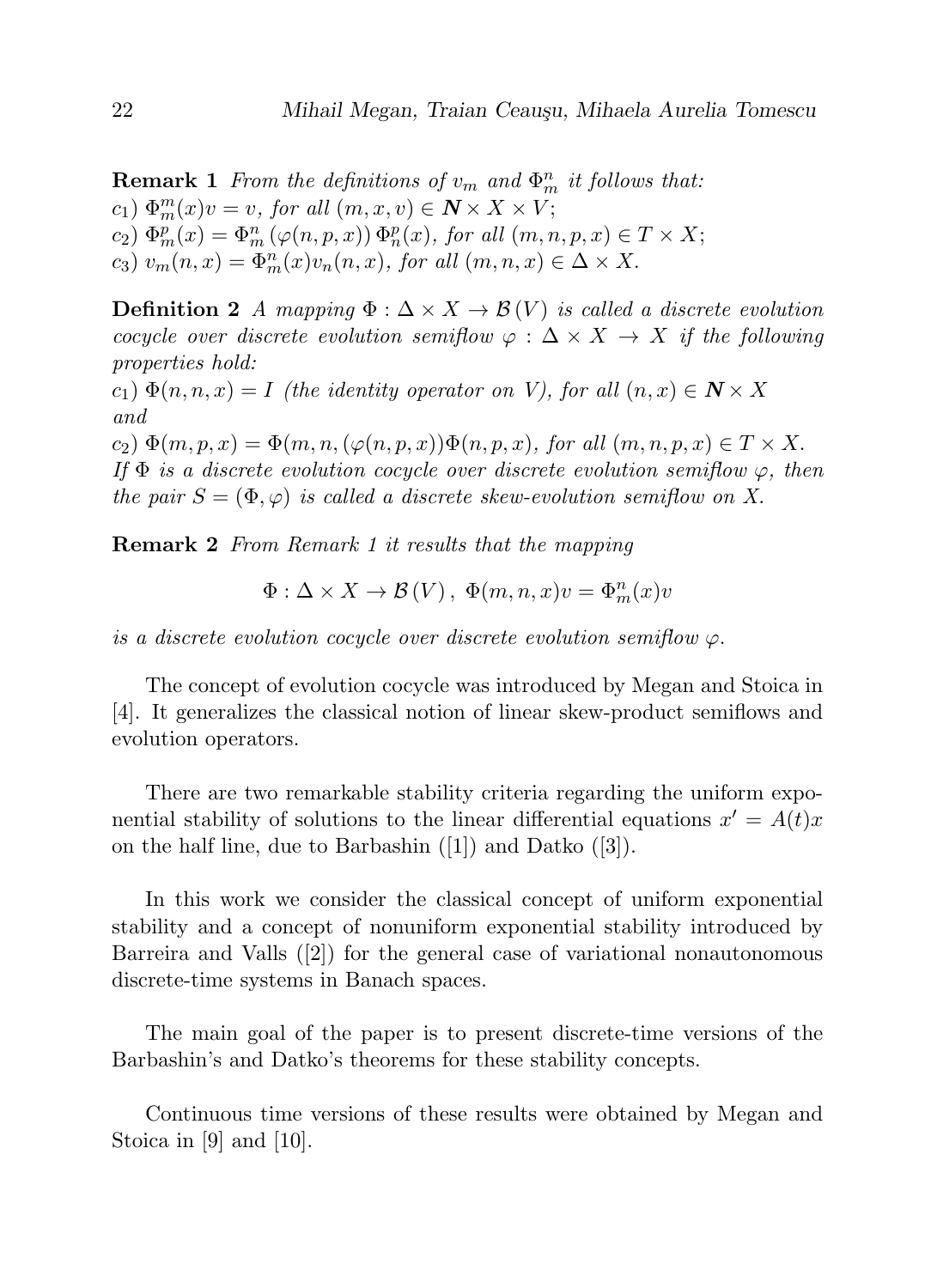We remark that our proofs are not discretizations of the proofs from [9] and [10].

Other results about uniform exponential stability of discrete evolution semiflows were obtained by Pham Viet Hai in [6], [7] and [8].

### 2 Uniform exponential stability

Let  $(A, \varphi)$  be a discrete variational system associated to the discrete evolution semiflow  $\varphi : \Delta \times X \to X$  and to the sequence of mappings  $A = (A_m)$ , where  $A_m: X \to \mathcal{B}(V)$ , for all  $m \in \mathbb{N}$ .

**Definition 3** The system  $(A, \varphi)$  is said to be uniformly exponentially stable (and denote u.e.s.) if there are the constants  $N > 1$  and  $\alpha > 0$  such that:

$$
e^{\alpha (m-n)}\left\|\Phi_m^n(x)v\right\|\leq N\left\|v\right\|
$$

for all  $(m, n, x, v) \in \Delta \times X \times V$ .

**Remark 3** It is easy to see that  $(A, \varphi)$  is uniformly exponentially stable if and only if there are  $N \geq 1$  and  $\alpha > 0$  with

$$
e^{\alpha(m-n)}\left\|\Phi_m^p(x)v\right\| \leq N\left\|\Phi_n^p(x)v\right\|
$$

for all  $(m, n, p, x, v) \in T \times X \times V$ .

**Example 2** Let  $\mathcal{C} = \mathcal{C}(\mathbf{R}_+, \mathbf{R})$  be the metric space of all continuous functions  $x : \mathbf{R}_{+} \to \mathbf{R}$ , with the topology of uniform convergence on compact subsets of  $\mathbf{R}_{+}$ . C is metrizable relative to the metric given in Example 1

Let  $f : \mathbf{R}_{+} \to (0,\infty)$  be a decreasing function with the property that there exists  $\lim_{t\to\infty} f(t) = \alpha > 0$ . We denote by X the closure in C of the set  $\{f_t, t \in \mathbf{R}_+\}$ , where  $f_t(s) = f(t+s)$ , for all  $s \in \mathbf{R}_+$ . The mapping  $\varphi : \Delta \times X \to X$  defined by  $\varphi(m,n,x) = x_{m-n}$  is a discrete evolution semiflow.

Let us consider the Banach space  $V = \mathbf{R}$  and let  $A: X \to \mathcal{B}(V)$  defined by

$$
A(x)v = e^{-\int_{0}^{1} x(\tau)d\tau}v
$$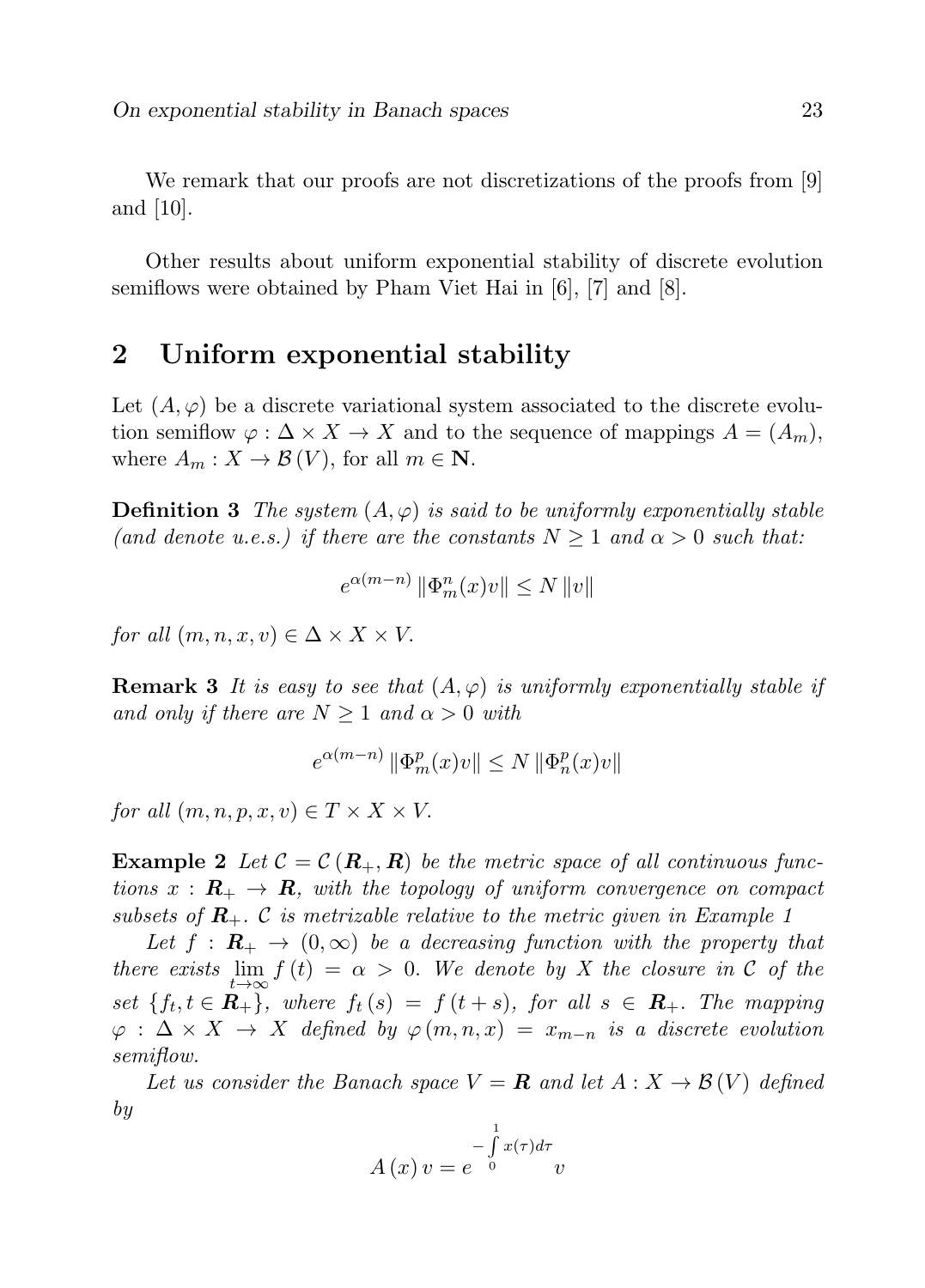for all  $(x, v) \in X \times V$ . Then we obtain

$$
\Phi_m^n(x)v = \begin{cases}\n-\int_0^{m-n} x(\tau)d\tau \\
e_0\n\end{cases} v, \quad \text{if } m > n
$$
\n
$$
\text{if } m = n
$$

for all  $(m, n, x, v) \in \Delta \times X \times V$ . Because  $x(\tau) \geq \alpha$  we have that

$$
|\Phi_m^n(x)v| \le e^{-\alpha(m-n)}|v|
$$

for all  $(m, n, x, v) \in \Delta \times X \times V$ , and hence  $(A, \varphi)$  is u.e.s.

A characterization of the uniform exponential stability property is given by

**Lemma 1** The system  $(A, \varphi)$  is uniformly exponentially stable if and only if there exists a decreasing sequence of real numbers  $(a_n)$  with  $a_n \to 0$  such that:

$$
\|\Phi_m^p(x)v\| \le a_{m-n} \|\Phi_n^p(x)v\|
$$

for all  $(m, n, p, x, v) \in T \times X \times V$ .

**Proof.** Necessity. It is a simple verification for  $a_n = Ne^{-\alpha n}$ , where N and  $\alpha$  are given by Definition 3.

Sufficiency. If  $a_n \to 0$  then there exists  $k \in \mathbb{N}^*$  with  $a_k < 1$ . Then, for every  $(m, n) \in \Delta$  there exist  $p \in \mathbb{N}$  and  $r \in [0, k)$  such that  $m = n + pk + r$ . From hypothesis and Remark 1 we obtain

$$
\|\Phi_m^n(x)v\| = \left\|\Phi_{n+pk+r}^{n+pk}(\varphi(n+pk,n,x))\Phi_{n+pk}^n(x)v\right\| \le
$$
  

$$
\le a_r \left\|\Phi_{n+pk}^n(x)v\right\| \le a_0 \left\|\Phi_{n+pk}^{n+(p-1)k}(\varphi(n+(p-1)k,n,x))\Phi_{n+(p-1)k}^n(x)v\right\| \le
$$
  

$$
\le a_0 a_k \left\|\Phi_{n+(p-1)k}^n(x)v\right\| \le \dots \le a_0 a_k^p \left\|v\right\| =
$$
  

$$
= a_0 a_k^{\frac{m-n-r}{k}} \|v\| \le a_0 e^{\alpha k} e^{-\alpha(m-n)} \|v\| \le N e^{-\alpha(m-n)} \|v\|
$$

for all  $(m, n, x, v) \in \Delta \times X \times V$ , where  $N = 1 + a_0 e^{\alpha k}$  and  $\alpha = -\frac{\ln a_k}{k}$ .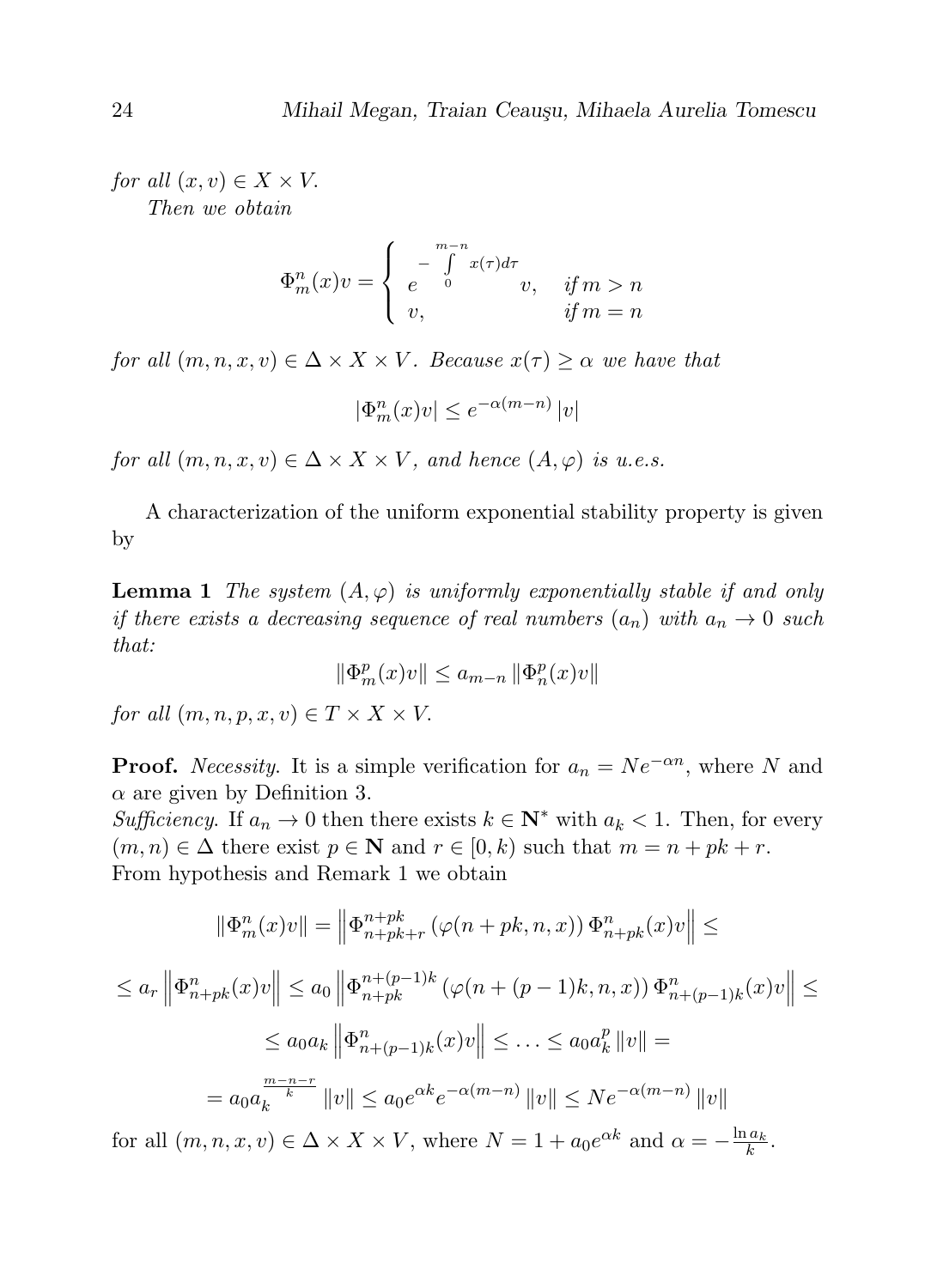**Theorem 1** For every system  $(A, \varphi)$  the following assertions are equivalent: (i)  $(A, \varphi)$  is uniformly exponentially stable; (ii) there exist  $d > 0$  and  $D \ge 1$  such that:

$$
\sum_{k=n}^{\infty} e^{d(k-n)} \left\| \Phi_k^n(x)v \right\| \le D \left\| v \right\|
$$

for all  $(n, x, v) \in \mathbb{N} \times X \times V$ ; (iii) there exists  $D \geq 1$  such that:

$$
\sum_{k=n}^{\infty} \|\Phi_k^n(x)v\| \le D\, \|v\|
$$

for all  $(n, x, v) \in \mathbb{N} \times X \times V$ .

**Proof.** (i)  $\Rightarrow$  (ii) It is a simple verification for  $d \in (0, \alpha)$  and  $D = \frac{N}{1-\alpha^2}$  $\frac{N}{1-e^{d-\alpha}}$ where N and  $\alpha$  are given by Definition 3.  $(ii) \Rightarrow (iii)$  It is obvious.

 $(iii) \Rightarrow (i)$  From (iii) it results that

$$
\|\Phi_m^n(x)\| \leq D
$$

for all  $(m, n, x) \in \Delta \times X$ . Moreover,

$$
(m - n + 1) \|\Phi_m^n(x)v\| = \sum_{k=n}^m \|\Phi_m^n(x)v\| \le
$$
  

$$
\le \sum_{k=n}^m \left\| \Phi_m^k(\varphi(k, n, x)) \right\| \|\Phi_k^n(x)v\| \le
$$
  

$$
\le D \sum_{k=n}^m \|\Phi_k^n(x)v\| \le D^2 \|v\|
$$

for all  $(m, n, x, v) \in \Delta \times X \times V$ . By Lemma 1 it results that  $(A, \varphi)$  is u.e.s.

Remark 4 The preceding theorem can be viewed as a Datko-type theorem for the property of uniform exponential stability for discrete evolution semiflows.

A Barbashin-type theorem for uniform exponential stability of discrete evolution semiflows is given by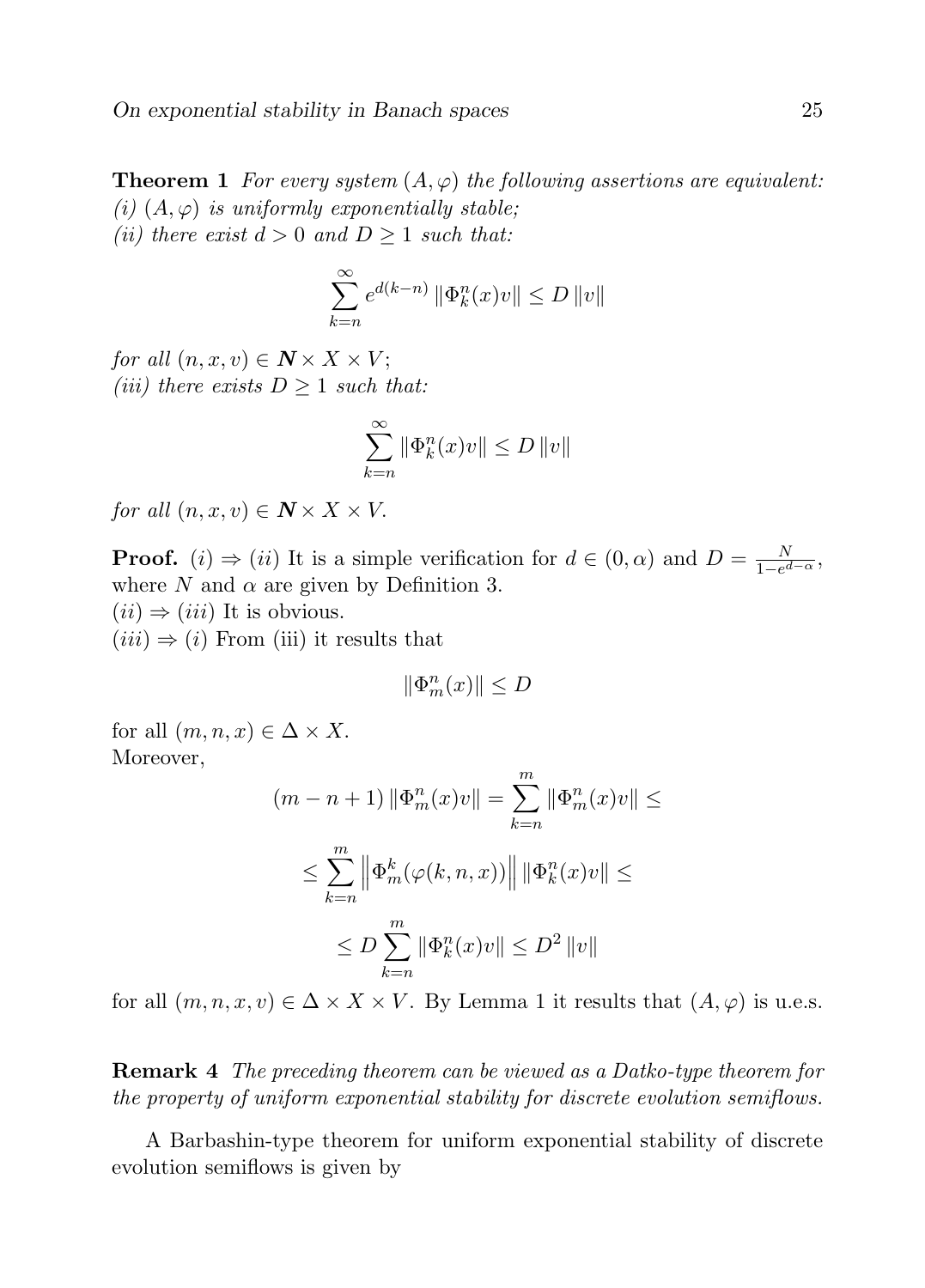**Theorem 2** The following statements are equivalent: (i) the system  $(A, \varphi)$  is uniformly exponentially stable; (ii) there are  $b > 0$  and  $B \ge 1$  such that:

$$
\sum_{k=n}^{m} e^{b(m-k)} \left\| \Phi_m^k(\varphi(k,n,x)) \right\| \leq B
$$

for all  $(m, n, x) \in \Delta \times X$ ; (iii) there exist  $b > 0$  and  $B \ge 1$  with:

$$
\sum_{k=n}^m \left\| \Phi_m^k(\varphi(k,n,x)) \right\| \leq B
$$

for all  $(m, n, x) \in \Delta \times X$ .

**Proof.** (i)  $\Rightarrow$  (ii) If  $(A, \varphi)$  is u.e.s. then there are  $N \ge 1$  and  $\alpha > 0$  such that for every  $b \in (0, \alpha)$  we have

$$
\sum_{k=n}^{m} e^{b(m-k)} \left\| \Phi_m^k(\varphi(k,n,x)) \right\| \le N \sum_{k=n}^{m} e^{(b-\alpha)(m-k)} \le B
$$

for all  $(m, n, x) \in \Delta \times X$ , where  $B = \frac{Ne^{\alpha - b}}{e^{\alpha - b} - 1}$  $\frac{Ne^{\alpha-\theta}}{e^{\alpha-b}-1}.$  $(ii) \Rightarrow (iii)$  It is obvious.  $(iii) \Rightarrow (i)$  From (iii) it results

$$
\|\Phi_m^n(x)\|\leq B
$$

for all  $(m, n, x) \in \Delta \times X$ . Then

$$
(m - n + 1) \|\Phi_m^n(x)v\| = \sum_{k=n}^m \|\Phi_m^n(x)v\| \le
$$
  

$$
\le \sum_{k=n}^m \left\| \Phi_m^k(\varphi(k, n, x)) \right\| \|\Phi_k^n(x)\| \|v\| \le B^2 \|v\|
$$

for all  $(m, n, x, v) \in \Delta \times X \times V$ . According to Lemma 1, it results that  $(A, \varphi)$ is u.e.s.

*Open problem.* If  $(A, \varphi)$  is u.e.s. then there exist  $B \ge 1$  such that

$$
\sum_{k=n}^{m} \left\| \Phi_m^k(\varphi(k,n,x))v \right\| \leq B \|v\|
$$

for all  $(m, n, x, v) \in \Delta \times X \times V$ . The converse implication is valid?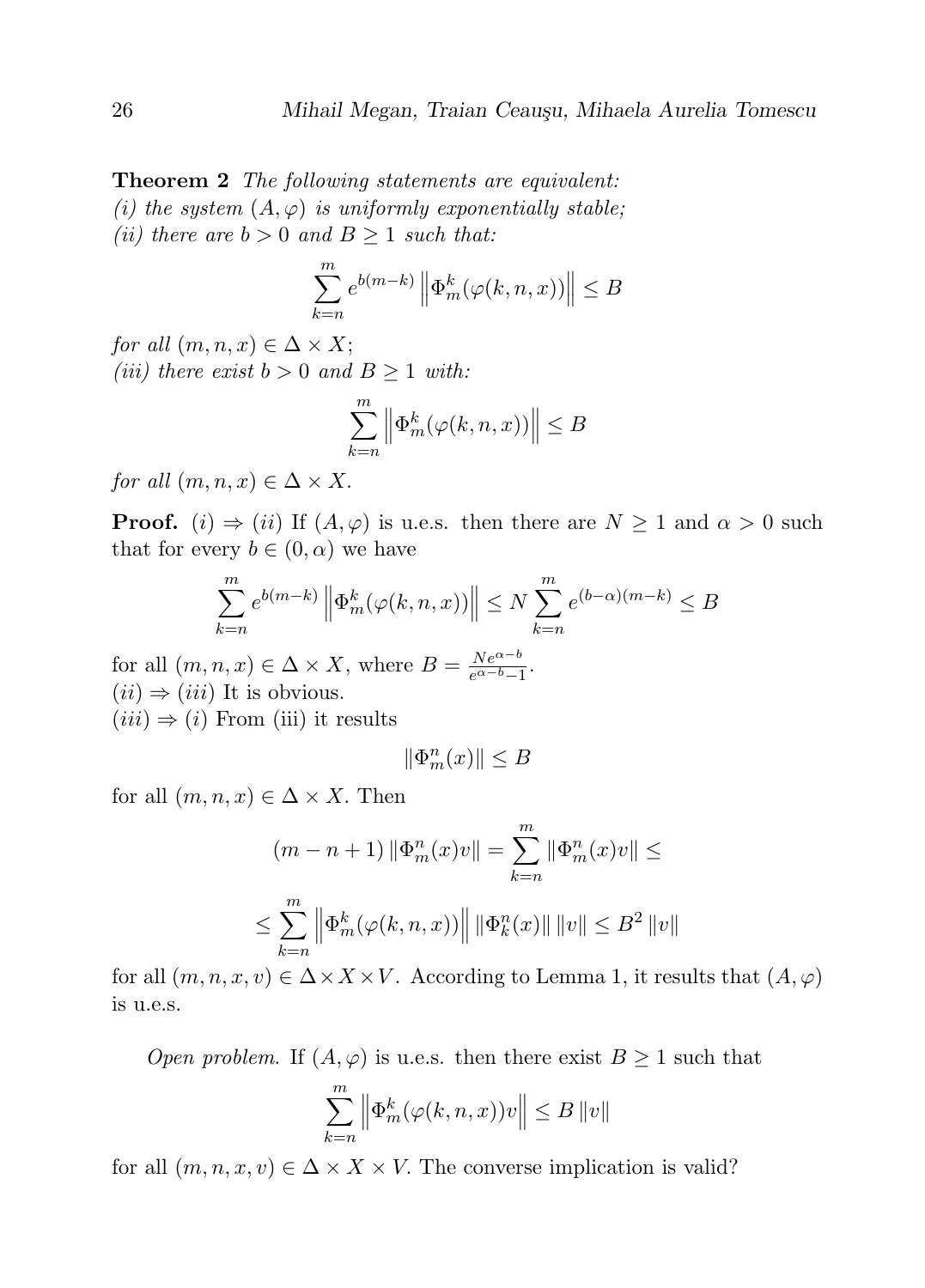### 3 Nonuniform exponential stability

Let  $(A, \varphi)$  be a discrete variational system associated to the discrete evolution semiflow  $\varphi : \Delta \times X \to X$  and to the sequence of mappings  $A = (A_m)$ , where  $A_m: X \to \mathcal{B}(V)$ , for all  $m \in \mathbb{N}$ .

**Definition 4** The system  $(A, \varphi)$  is said to be (nonuniformly) exponentially stable (and denote e.s.) if there are three constants  $N \geq 1$ ,  $\alpha > 0$  and  $\beta \geq 0$ such that:

$$
e^{\alpha(m-n)}\left\|\Phi_m^n(x)v\right\| \leq N e^{\beta n}\left\|v\right\|
$$

for all  $(m, n, x, v) \in \Delta \times X \times V$ .

Remark 5 This concept of nonuniform exponential stability has been introduced in the works of Barreira and Valls (see for example [2]).

**Remark 6** Using the property  $(c_2)$  from Remark 1 it is easy to see that  $(A, \varphi)$  is exponentially stable if and only if there are  $N \geq 1$ ,  $\alpha > 0$  and  $\beta \geq 0$  with

$$
e^{\alpha(m-n)}\left\|\Phi_m^p(x)v\right\| \le N e^{\beta n}\left\|\Phi_n^p(x)v\right\|
$$

for all  $(m, n, p, x, v) \in T \times X \times V$ .

Remark 7 It is obvious that

$$
u.e.s. \Rightarrow e.s.
$$

The following example shows that the converse implication is not valid.

**Example 3** Let  $(X, d)$  be the metric space, V the Banach space and  $\varphi$  the evolution semiflow given as in Example 2.

We define the sequence of mapings  $A_m: X \to \mathcal{B}(V)$  by

$$
A_m(x)v = \frac{u(m)}{u(m+1)}e^{-\int_0^1 x(\tau)d\tau}v
$$

for all  $(m, x, v) \in \mathbb{N} \times X \times V$ , where the sequence  $u : \mathbb{N} \to \mathbb{R}$  is given by  $u(m) = e^{m\pi(1-\cos{\frac{m\pi}{2}})}.$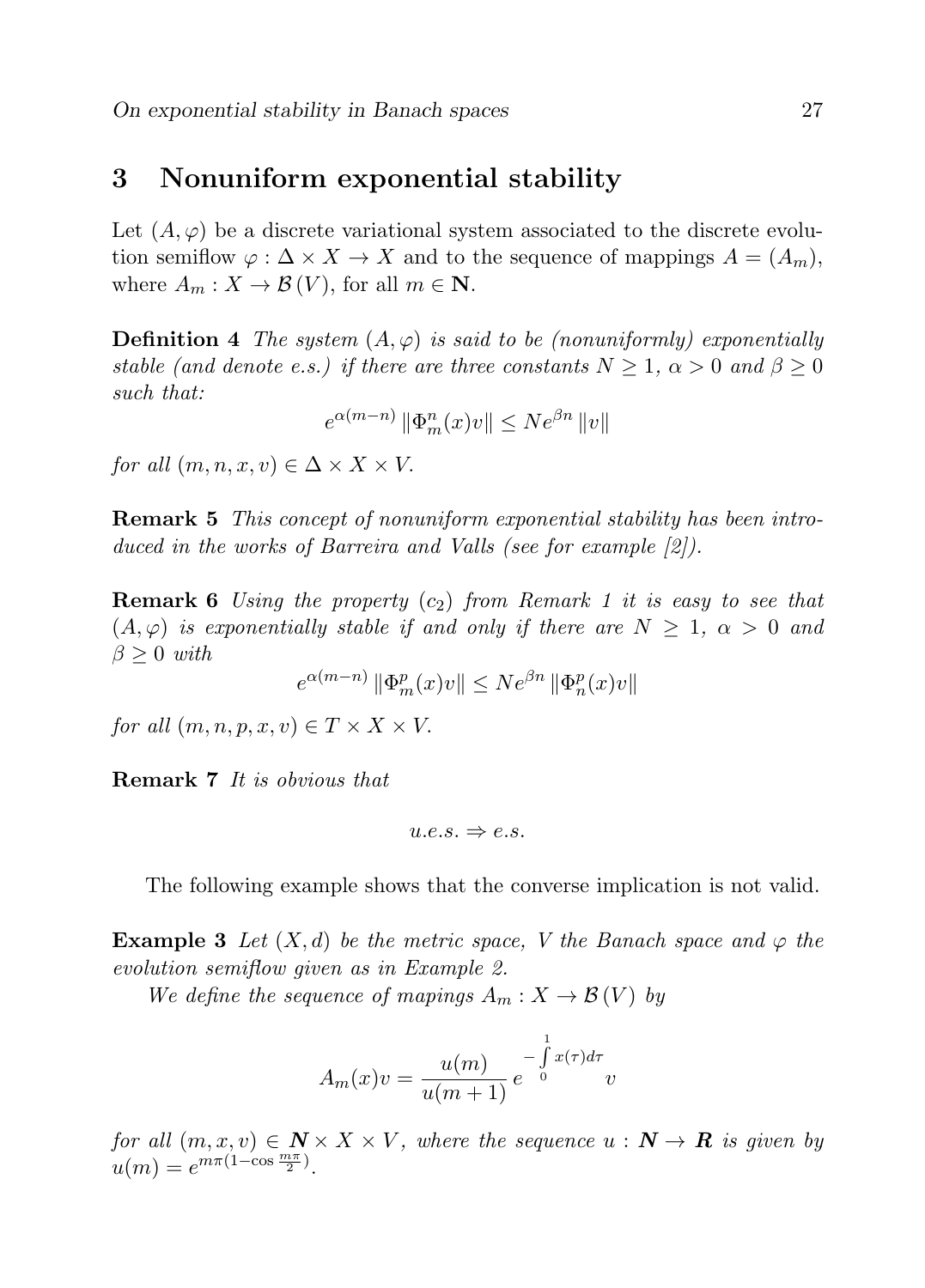We have, according to the definition of discrete evolution cocycle,

$$
\Phi_m^n(x)v = \begin{cases} \frac{u(n)}{u(m)} e^{-\int_0^{m-n} x(\tau)d\tau} & \text{if } m > n \\ v, & \text{if } m = n. \end{cases}
$$

We observe that

$$
|\Phi_m^n(x)v| = e^{n\pi(1-\cos\frac{n\pi}{2}) - m\pi(1-\cos\frac{m\pi}{2})}e^{-\int_0^{m-n}x(\tau)d\tau}|v| \le
$$
  

$$
\le e^{2n\pi}e^{-\alpha(m-n)}|v|
$$

for all  $(m, n, x, v) \in \Delta \times X \times V$ , which prove that  $(A, \varphi)$  is e.s.

Let us suppose now that the system  $(A, \varphi)$  is u.e.s. Accordind to Remark 3, there exist  $N \geq 1$  and  $\nu > 0$  such that

$$
n\pi(1 - \cos\frac{n\pi}{2}) - m\pi(1 - \cos\frac{m\pi}{2}) - \int_{0}^{m-n} x(\tau)d\tau \le \ln N - \nu(m - n)
$$

for all  $(m, n, x) \in \Delta \times X$ . If we consider  $n = 4k + 2$  and  $m = 4k + 4$ ,  $k \in \mathbb{N}$ we have that

 $8k\pi + 4\pi \leq \ln N + 2x(0) - 2\nu$ 

which, for  $k \to \infty$ , leads to a contradiction. This proves that  $(A, \varphi)$  is not u.e.s.

A Datko-type theorem for nonuniform exponential stability of variational nonautonomous discrete-time equations is given by

**Theorem 3** The system  $(A, \varphi)$  is exponentially stable if and only if there are  $c \geq 0$ ,  $d > 0$  and  $D \geq 1$  such that:

$$
\sum_{k=n}^{\infty} e^{d(k-n)} \left\| \Phi_k^n(x)v \right\| \leq De^{cn} \left\| v \right\|
$$

for all  $(n, x, v) \in \mathbb{N} \times X \times V$ .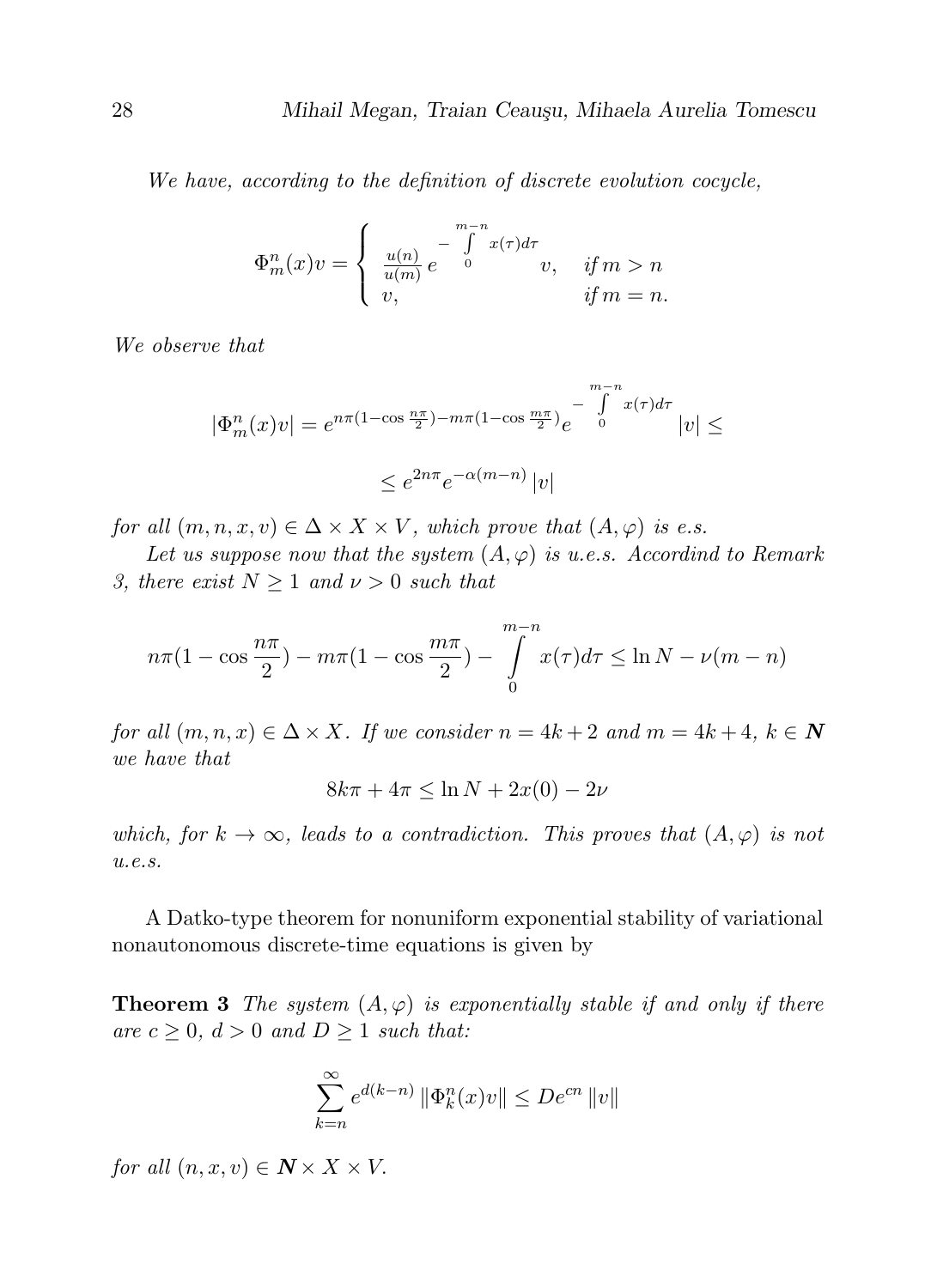**Proof.** Necessity. If  $(A, \varphi)$  is e.s. then there are  $N \geq 1$ ,  $\alpha > 0$  and  $\beta \geq 0$ such that for  $d \in (0, \alpha)$  we have that

$$
\sum_{k=n}^{\infty} e^{d(k-n)} \|\Phi_k^n(x)v\| \le N e^{\beta n} \sum_{k=n}^{\infty} e^{(d-\alpha)(k-n)} \|v\| = De^{cn} \|v\|
$$

for all  $(n, x, v) \in \mathbb{N} \times X \times V$ , where  $c = \beta$  and  $D = \frac{N}{1 - e^{\beta}}$  $\frac{N}{1-e^{d-\alpha}}$ . Sufficiency. We observe that from hypothesis it results that

$$
e^{d(m-n)} \|\Phi_m^n(x)v\| \le D e^{cn} \|v\|
$$

for all  $(m, n, x, v) \in \Delta \times X \times V$ , which shows that  $(A, \varphi)$  is e.s.

Another characterization of nonuniform exponential stability of variational nonautonomous discrete-time equations is given by

**Lemma 2** The system  $(A, \varphi)$  is exponentially stable if and only if there are  $b > c \geq 0$  and  $N \geq 1$  such that:

$$
e^{b(m-n)}\left\|\Phi_m^n(x)v\right\| \leq N e^{cm}\left\|v\right\|
$$

for all  $(m, n, x, v) \in \Delta \times X \times V$ .

**Proof.** Necessity. If  $(A, \varphi)$  is e.s. then there are  $N \geq 1$ ,  $\alpha > 0$  and  $\beta \geq 0$ such that:

$$
e^{b(m-n)} \|\Phi_m^n(x)v\| = e^{(\alpha+\beta)(m-n)} \|\Phi_m^n(x)v\| \le
$$
  

$$
\le N e^{\beta n} e^{\beta(m-n)} \|v\| = N e^{\beta m} \|v\| = N e^{cm} \|v\|
$$

for all  $(m, n, x, v) \in \Delta \times X \times V$ , where  $b = \alpha + \beta > \beta = c$ . Sufficiency. From hypothesis it results that

$$
\|\Phi_m^n(x)v\| \le N e^{cm} e^{-b(m-n)} \|v\| =
$$
  
=  $N e^{cn} e^{-(b-c)(m-n)} \|v\|$ 

for all  $(m, n, x, v) \in \Delta \times X \times V$ .

Finally, we obtain that  $(A, \varphi)$  is e.s.

A Barbashin-type theorem for nonuniform exponential stability of variational nonautonomous discrete-time equations is given by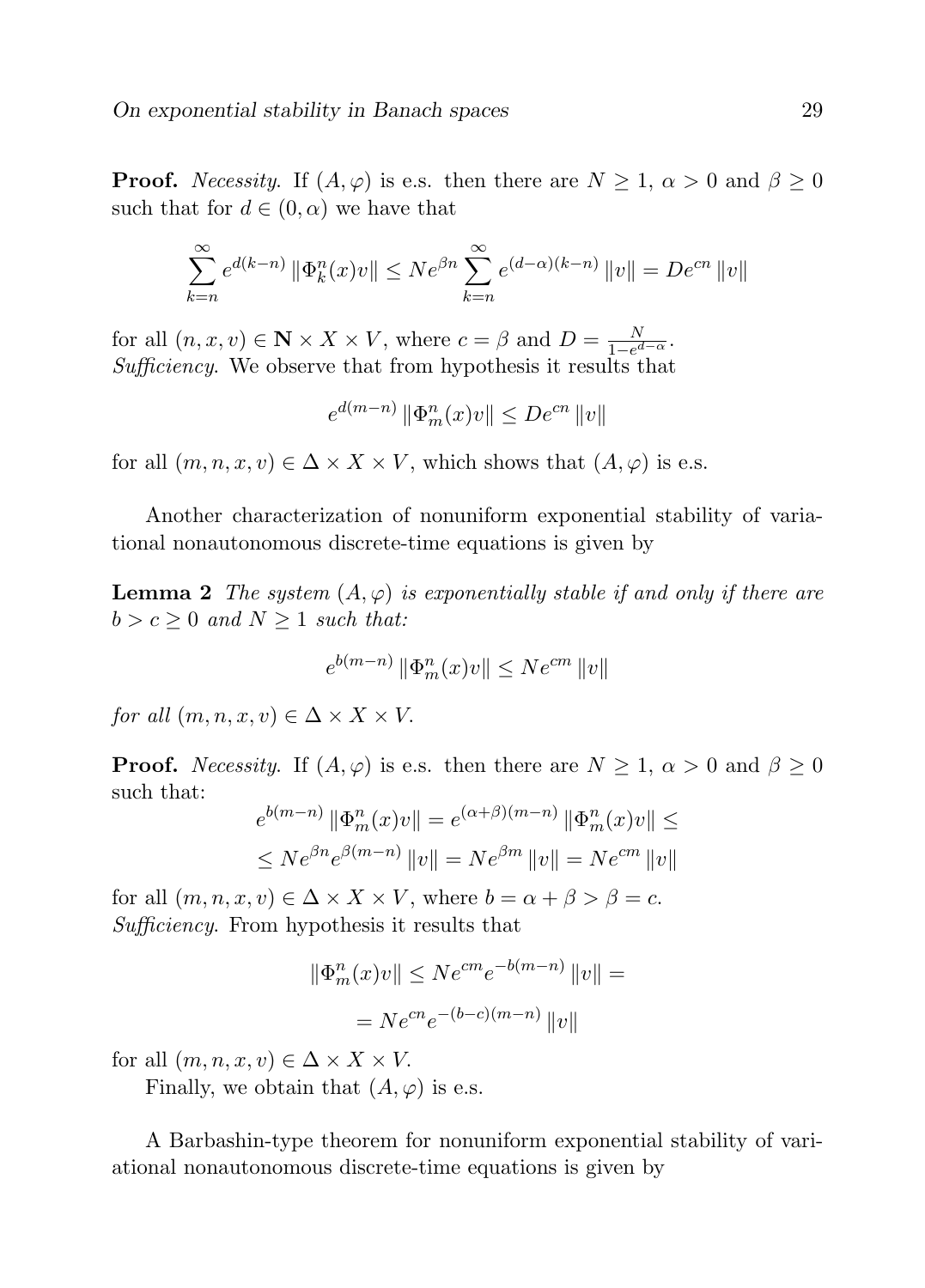**Theorem 4** The the system  $(A, \varphi)$  is exponentially stable if and only if there are  $b > c \geq 0$  and  $B \geq 1$  such that:

$$
\sum_{k=n}^{m} e^{b(m-k)} \left\| \Phi_m^k(\varphi(k,n,x)) \right\| \leq Be^{cm}
$$

for all  $(m, n, x) \in \Delta \times X$ .

**Proof.** Necessity. If  $(A, \varphi)$  is e.s. then by Definition 4 it follows that there are  $N \geq 1$ ,  $\alpha > 0$  and  $\beta \geq 0$  such that for every  $b \in (\beta, \alpha + \beta)$  we have

$$
\sum_{k=n}^{m} e^{b(m-k)} \left\| \Phi_m^k(\varphi(k,n,x)) \right\| \le N e^{(b-\alpha)m} \sum_{k=n}^{m} e^{(\alpha+\beta-b)k} \le B e^{cm}
$$

for all  $(m, n, x) \in \Delta \times X$ , where  $c = \beta$  and  $B = N \frac{e^{\alpha + \beta - b}}{e^{\alpha + \beta - b}}$  $\frac{e^{\alpha+\rho-\sigma}}{e^{\alpha+\beta-b}-1}$ . Sufficiency. By hypothesis it follows that there exist  $B \ge 1$  and  $b > c \ge 0$ such that

$$
e^{b(m-n)} \left\|\Phi_m^n(x)\right\| \leq Be^{cm}
$$

for all  $(m, n, x) \in \Delta \times X$ . By Lemma 2 it follows that  $(A, \varphi)$  is e.s.

Open problem. If  $(A, \varphi)$  is e.s. then there exist  $B \geq 1$  and  $b > c \geq 0$  such that

$$
\sum_{k=n}^{m} e^{b(m-k)} \left\| \Phi_m^k(\varphi(k,n,x))v \right\| \leq Be^{cm} \|v\|
$$

for all  $(m, n, x, v) \in \Delta \times X \times V$ . The converse implication is true?

Acknowledgement. This work is partially supported from the Exploratory Research Grant PN II ID 1080 No. 508/2009 of the Romanian Ministry of Education, Research and Inovation.

## References

- [1] E. A. Barbashin. Introduction in Stability Theory . Izd. Nauka, Moskva, 1967.
- [2] L. Barreira, C. Valls. Stability of Nonautonomous Differential Equations. Lect. Notes Math. 1926, 2008.